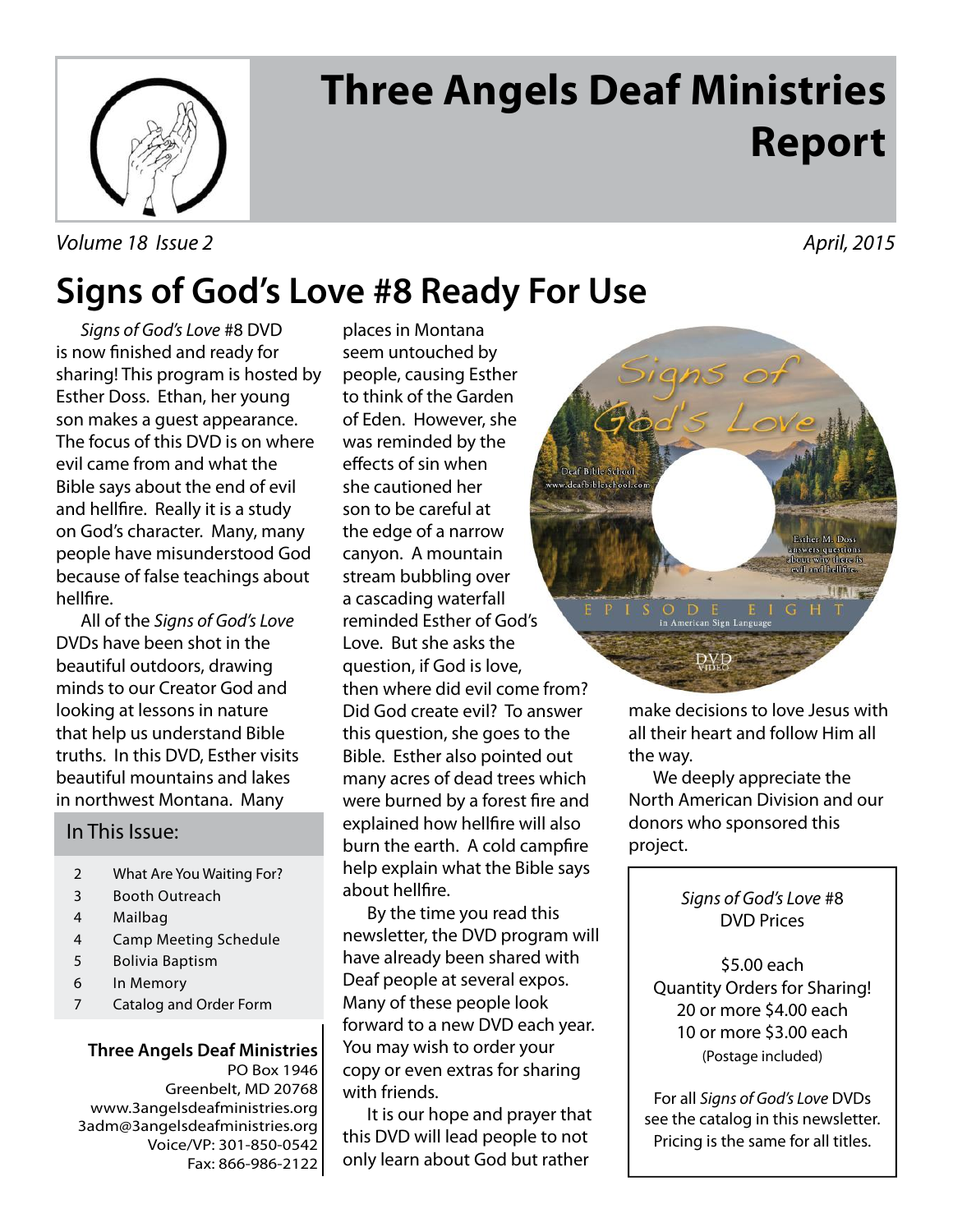### **Speaker's Dialogue: What Are You Waiting For?**

 Here I am waiting for our car to be checked and repaired. I have been waiting for at least two hours. Waiting and doing nothing is such a waste of time. What am I doing with my "wasted time" while waiting? My iPhone helps me to kill time; I can read the news and chat with my wife and our sons. But this did not last for two hours. I see a crazy program on the TV in the waiting room. Many people here are watching it to kill their time. Is it worth filling our minds with this garbage? No. That kind of wait is not productive. Good thing I brought a good, spiritual book that is uplifting. A Bible app on my iPhone allows me to read the Bible. Which is useful and prepares us for the end time? Watching bad programs on TV or reading the Bible? Of course spending time with God in prayer and Bible reading and uplifting spiritual books. Our minds and hearts need to be ready for the great event of Jesus' second coming.

 Are you waiting for something? For a wedding to start? For the waitress to bring you a good meal? In the waiting room to see your doctor? Waiting is a part of our everyday lives. We need to learn how to use our time wisely, doing something good for us and our spiritual life. Our Creator God expects us to use our time in the best way.

 We are also waiting for something else. We are waiting for Jesus to return. We need to "work"'while waiting for Him. Jesus wants us to "Occupy till I come" (Luke 19:13). To occupy means to work or do something productive. God put Adam and Eve in the garden to work. Work is healthy for us.

"Jesus grew and waxed strong in spirit, filled with wisdom: and the grace of God was upon him. . . . And Jesus increased in wisdom and stature, and in favour with God and man" (Luke 2:40, 52). Someone might say that it was easy for Jesus because he was not a sinner and is God Himself.

 Did anyone ever live like Jesus? Yes, we have the prophet Samuel who lived a godly life when society did not follow God. Samuel was given to God by his Godfearing mother Hannah. She brought him to Eli, the old priest who worked at the sanctuary but his two sons were wicked. They did not follow the Lord, although they were priests. "Now the sons of Eli were worthless men. They did not know the Lord. (1 Samuel 2:12, ESV)" They could have been a bad influence on the young Samuel, but he refused to follow them. He looked to God as the model for righteous living. "And the boy Samuel grew in the

presence of the Lord. Now the boy Samuel continued to grow both in stature and in favor with the Lord and also with man. (1 Samuel 2:12, 21, 26, ESV)"

 This verse is similar to the one we just read about Jesus (Luke 2:40, 52). Jesus grew up in the wicked village of Nazareth. He did not allow wrong examples of adults and other children influence



Him because He loved His Father in heaven. This was how Samuel grew up. He became a beloved priest, prophet and leader of Israel. Israel was a successful nation because of the godly person, Samuel.

 I believe that Jesus and Samuel never spent any idle time doing nothing. They spent their time working and studying wisely, developing them into the kind of persons God wanted them to be.

 "The idea that ignorance of useful employment [activities] as an important characteristic of the true gentleman or lady is wrong and it is contrary to the design of God in the creation of man. Idleness is a sin, and ignorance of common duties is the result of folly, which will cause a lot of painful regret" (Ellen White, Adventist Home, page 88, adapted).

 What did Ellen White mean when she wrote "useful activities"? It means good things to do that will develop our character. Is watching a worthless video useful? Is spending a lot of time day dreaming useful? Of course not. We all need to spend our time in reading the Bible and the Spirit of Prophecy books, studying textbooks for future work, exercising in the outdoors for our bodies to be healthy, learning how to make something like crocheting, knitting, cooking, woodworking, etc. These help us be prepared for our future employment, and raising a family. Remember "Occupy till I [Jesus] come" (Luke 19:13).

 Then the reward comes: "And it shall be said in that day, Lo, this is our God; we have waited for him, and he will save us: this is the LORD; we have waited for him, we will be glad and rejoice in his salvation" (Isaiah 25:9).

Pastor David Trexler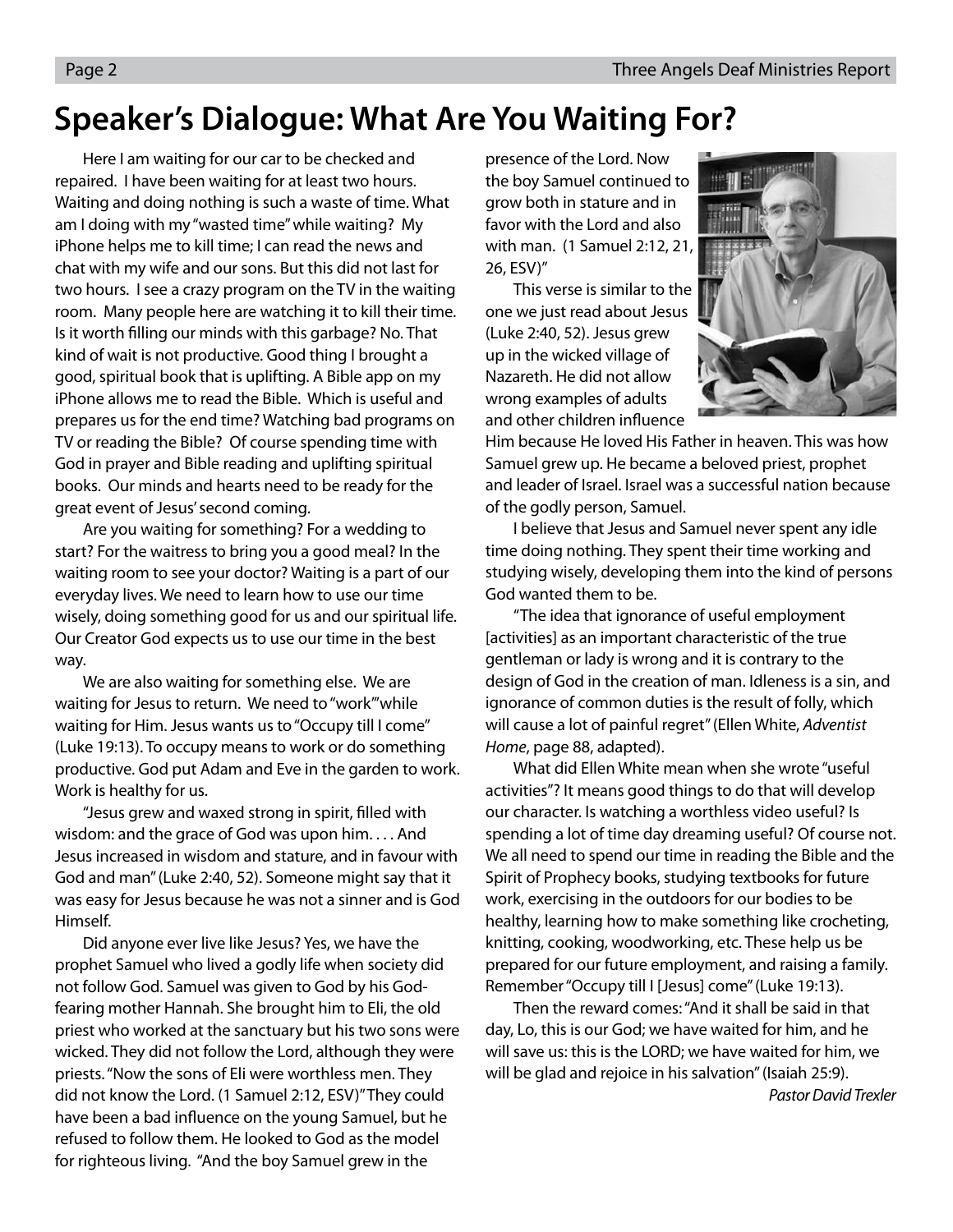### **Booth Outreach Starts Up Again**

#### **March 7, 2015 - Phoenix DeafNation Expo**

Because I came down with a severe respiratory virus, I stayed in the hotel room while Francisca worked the booth; two good volunteers helped her. They are not Adventists, but are interested in our church. One of them is interested to be baptized one day. She is Francisca's old school friend from the Arizona School for the Deaf and Blind. She attends church services where Stan Pease interprets. We can see a growing love for Bible study and changes in her attitude and beliefs. After I recovered from the virus two weeks later, Francisca got it, though not so bad. Thankfully, both of us recovered before flying to Orlando for the next expo.

David Trexler

#### **March 21, 2015 - Orlando DeafNation Expo**

Our booth was between two other religious booths. This was highly unusual because DeafNation has always been careful about this. No matter, we had a good relationship with them. Many visitors were curious about the Three Angels in our name; so we explained this frequently. Also, visitors wanted to know about the Sabbath, the secret rapture, and end time events. Mario and Ybon Romero assisted us. The following day, we went to Ocala, where we had a short worship with Mario, Ybon Romero and Winnie Tunison. Winnie was so pleased, and had a long visit with Francisca. She misses worshipping with other Adventist members. The contract of the contract of the David Trexler

#### **March 28, 2015 - Austin, TX DeafNation Expo**

A box of the new Signs of God's Love #8 DVDs for the expo was to arrive at our hotel. While packing, I felt impressed to take my laptop so I packed it.

Kathy McCain and I drove to Austin. I checked on my box and found that it was still at the UPS center in Austin. We went to the center and learned that our box arrived late due to the freeway being shutdown after an accident. A supervisor went to look for it. We prayed, fully believing that it would be found. We were astonished; after an hour of searching, we were told that we would NOT get the box.

Good thing that I could show the Signs of God's Love video on my laptop. We still had other materials in the bags to give away. Many visitors wrote their addresses down so we could mail them a DVD. We made many great contacts.

A pastor recognized us as Adventist and signed, "I am like SDA because I believe much the same way. " As we visited, I invited her to the GC Session in San Antonio. She lit up and said she might see us there. She gave me a business card, so we can stay in touch. We sent her several DVDs.

A lady recognized me immediately from the DVDs. She excitedly talked with me, telling me in detail what she liked best. She said, "I have #1, but it's broken. I have 2, 3, and 4. I need number 5." I laughed and told her that she actually



Francisca Trexler shares materials with visitors to the booth in Orlando,



needed 5, 6, 7, and 8. I asked if I could mail her the others. Her nearly jumped up and down. In Phoenix, AZ, a retired Gallaudet professor admitted that he respects Adventist's teaching on health and has decided to improve his diet. It was a very nice comment from a well known person in the Deaf community.

A deep thinking young lady talked with us for a long time. She told us about her boyfriend's view that the Bible has many contradictions. I told her that the DVD could answer some of his questions. She eagerly gave her address and asked us to send one to her boyfriend too. She was elated when I told her that I could connect her with a couple of young adults for her and her boyfriend to study with.

A well-known woman came to say hello. We only see each other once every year but we are fast friends and sisters-in-Christ. A former Deaf Bible School student, she eagerly gave her address. A small group of Deaf and hearing people asked if they could use our DVDs for their campus ministry to reach out to Deaf people on a secular campus.

At the end of the day, we had a good list of addresses. Many of them needed follow up; sending DVDs was the perfect way to contact them. Satan tried to ruin our work; but God already had a plan and made the work even better.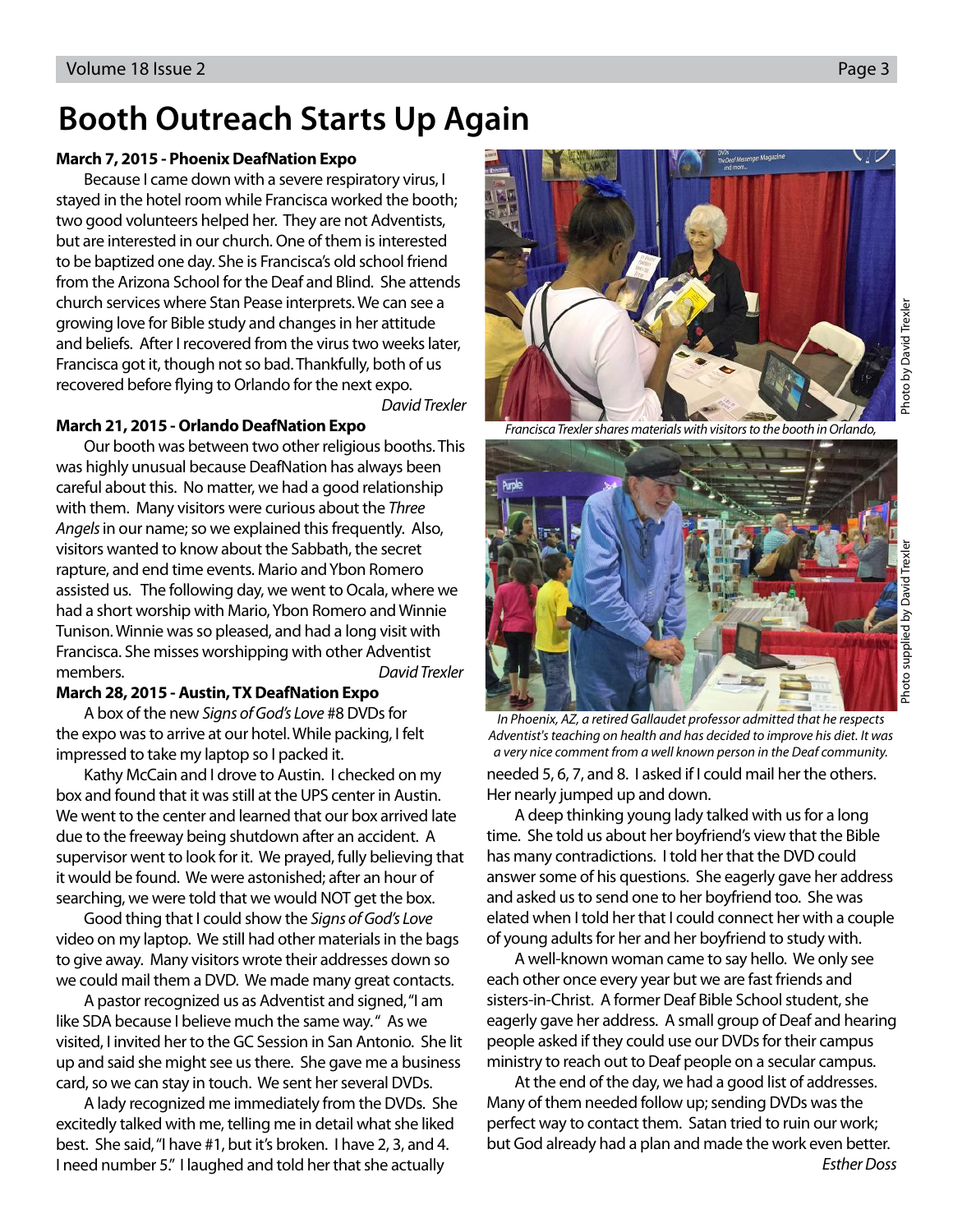### **New Lessons Embraced**

The new Amazing Facts Advanced Guides (lessons 15 to 27) in Easy Reading English is now released for use by Deaf Bible School's students. We have used the basic set of Amazing Facts Study Guides (1-14) in Easy Reading English but our students were always asking for more. You can imagine how excited we are about these new lessons! We were amazed that once our



students and graduates heard about the new lessons they immediately requested them. Refer your Deaf friends and family to www.DeafBibleSchool.com.

## **Our Mailbag**

#### **Sermons on DVD**

"Thank you very much for the DVD about Boaz, Kinsman, Redeemer. God bless you for the beautiful story of Ruth. It helps me want to read Ruth in the Bible. Thank you very much. Keep up with the DVDs to help Deaf and me."

Arkansas

"Thank you very much for the spiritual DVDs you send us monthly. It is really a blessing to view on our special Sabbath when there is no closed captioning on 3ABN. May our good Lord be with you all the way. " **Virginia** 

#### **Deaf Bible School**

"I love the Bible lessons on the website and I am thrilled to learn more about God. I love it with a big smile! I want to continue Bible studying."

Ohio

"Thank you so much for everything and for all the God's Way lessons 1-24. Thanks to God for helping me to understand God's Way. That's wonderful! Wow! I still want to learn more about the Word of God with my whole heart and soul too. I want to learn new things every day. God is so good all the time. Thanks to Lord so very much for everything and saving my life. God is amazing!

### **2015 Deaf Camp Meeting Schedule**

#### **June 3-7—Deaf Young Adults for Christ Conference**

Gallaudet University Washington D.C. Theme: Stand Firm Main Speaker: Alan Meis Contact: www.dyacweb.org or dyacdeaf@gmail.com

#### **July 2-11—General Conference Session**

AlamoDome and Convention Center San Antonio, Texas Meetings will be interpreted Info: www.2015.gcsession.org

#### **July 19 - 26—Western Deaf Camp Meeting**

Milo Adventist Academy Days Creek, Oregon Main Speakers: Paul Kelly and Esther Doss Contact: chucktrades@me.com

#### J**uly 29-August 2—SDF Camp Meeting**

Cohutta Springs Conference Center Crandall, GA Theme: Hope for a Broken World Speaker: Larry Evans Contact: jwjordan@gccsda.com or 423-244-0544 www.deafchurchonline.org

### **September 3-7—SNEC Deaf Camp Meeting**

Contact: snecdeaf@gmail.com

#### **October 29-November 1—DEAR Camp Meeting**

Camp Blue Ridge Montebello, VA Theme: Happy, Healthy, Holy Speaker: Fred Griffith Contact: dear@deafellowship.org www.deafellowship.org

Canada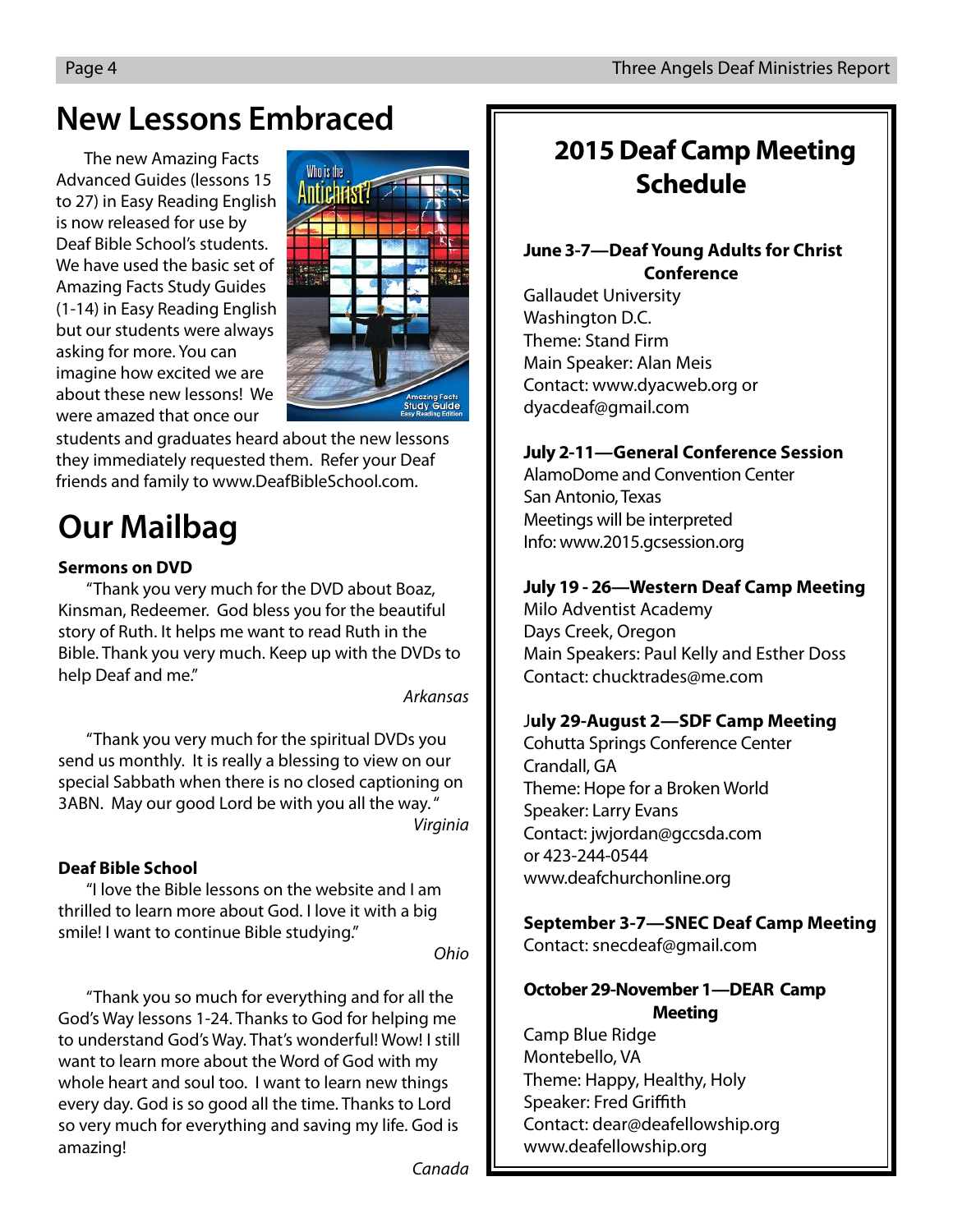### **Youth Baptized in Bolivia**

This story comes from the country of Bolivia in South America. Bolivia shares its borders with Peru and Brazil.

Ricky, a young Deaf native from Riveralta, Bolivia, began to study the Bible by himself and found our teachings and the Church on the Internet. Several other Deaf students attend the public school where Ricky studies. Also attending school is a faithful young hearing SDA girl who asked God how she could share the Good News of Jesus to her classmates. When she knew that Ricky was really interested in studying the Bible, she pushed herself to the limit to learn sign language in a record time to witness for Jesus, and she did. Ricky accepted Jesus and all the biblical doctrines. But while he was studying, he became like a Bible instructor, teaching to eight Deaf people. In April, all the Deaf students from that school attended the evangelistic series led by John Bradshaw, the Speaker/ Director of It Is Written. The person in charge of Deaf

#### **Sermons in ASL Now on our Website!**

Check out our sermons in the ASL video archive on our website! Share links to videos with your friends!

**www.3angelsdeafministries.org** Click on Sermons at the bottom of the page. Services for the City Hall also attended to interpret the meetings. This lady is a Christian; now she is interested in what SDA's believe. She and her Deaf husband are in contact with local pastors to get SDA Christian materials for the Deaf. She was encouraged that the SDA Church shows interest in the Deaf. According



Photo supplied by Adventist Deaf Ministries International Photo supplied by Adventist Deaf Ministries Internationa

to pastor Sarzury, a Pastor Sarzury and Ricky after baptism.

small group is forming, and a new congregation is on the horizon with many potential Deaf in the largest city in Bolivia. Ricky was baptized on April 4th. He came up out of the water with glad gestures, telling the world how happy he was to give his life to Jesus. Prayer still works!

> Robert Costa Adventist Deaf Ministries International www.adventistdeaf.org

### **Member Finds a Way to Share Jesus**

I work at one of our small facilities associated with one of the many hospitals here in Dayton, Ohio. I have been leaving a few GLOW tracts on the table in our waiting area. (GLOW tracts are small pamphlets that share many Bible truths. These have become very popular for sharing!)

As I came to work one day recently, I noticed a couple of the GLOWs were gone. I reached into my work bag and pulled out a few tracts to replace the ones that were taken.

 That morning, one of our patients saw the tract called "Breaking Addictions" and read it. She was so interested in it that she came up to me and asked if I had another one. I gave her the tract. She said that she was going to give one to her granddaughter who is in a drug rehab center and the other to a friend.

May God be glorified. Please pray for my patient as

she reaches out to her granddaughter and her friend with love.

> Chelsey Mittleider Deaf member in Dayton, Ohio

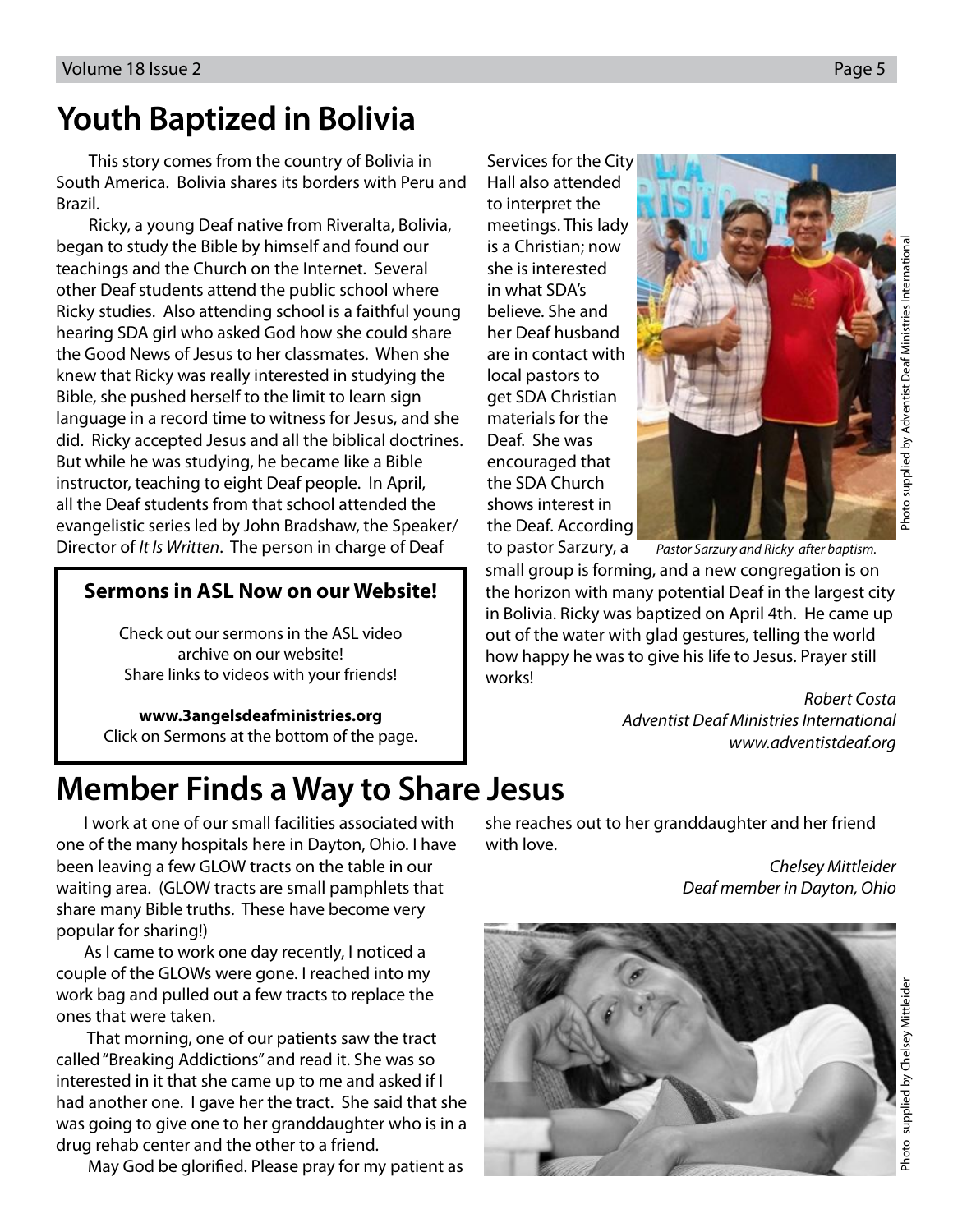### **Celebrating Harry's Life In Memory**

Harry 'Sonny' LeRoy Britzius Jr. passed away January 28, 2015 in Portland, Oregon. He had lived 96 long years of life. Harry was born August 11, 1918 in Helena, Montana. He loved being around people, especially hearing people He would be seen frequently writing notes with them. He never allowed his deafness to pull him down.

Harry loved God and the church very much and he was a member of the Deaf congregation at the Tabernacle Seventh-day Adventist Church in Portland, Oregon. Even in his 90's, Harry did not allow his creaky old bones to prevent him from kneeling for prayer. He first became an Adventist when he was 29 years old, after he moved to Oregon. He worked for an Adventist couple who ran a nursery. Harry taught the wife, Betty Marsh, how to sign and she went on to interpret in the Adventist Church. While working at the nursery, Harry developed a lifelong love for flowers and was a member of several flower clubs.

Harry was a beloved father, grandfather, and greatgrandfather. He will indeed be missed by all who knew and loved him. A memorial service was held March 29th at the Gladstone Park SDA Church with Pastor Alfred Griffith officiating.





#### **3ADM Board of Directors**

Bruce Buzzell, Chairperson Paul Kelly, Vice-Chairperson Chuck McGehee, Treasurer Alfred Griffith, Secretary George Belser Marvin Budd Margie English

#### **3ADM Staff**

David M. Trexler Speaker/Director Esther M. Doss

Public Relations & Development Francisca Trexler Bible School Director/Chaplain

We are saddened to announce an untimely death. Robert Raymond of Plainville, Connecticut passed away April 9, 2015. He was 42 years old. He graduated in 1990 and was an alumni from American School for the Deaf in West Hartford. Rob was very active with the DEAF group based in Massachusetts and was a long standing and very active member of the Plainville Adventist Church.



Rob Raymond at Deaf Reach 2005.

### **Donations**

#### **In Memory of...**

Shirley Dennis by William Dennis Sara Johnston's mother by Claude and Joan Wilson Florence Neuin by Lorraine Schell Hampton White by Chip and Esther Doss

#### **Birthday Thank Offering from...**

Doug Kittleson Jr. Immer Kittleson

#### **In Honor of...**

Marvin Budd by Luis Leonor Sandi Goodrich by Lora Petchkurow

Three Angels Deaf Ministries Report is a bimonthly publication of Three Angels Deaf Ministries. Contributors to the ministry receive this report for two years from the date of their most recent gift.

Three Angels Deaf Ministries, a nonprofit ministry, shares the saving truths of Jesus Christ with the Deaf through easy reading literature, the Internet, public evangelism, outreach training, and more. For operation, we depend on the gifts and prayers of caring Christians who believe in our mission.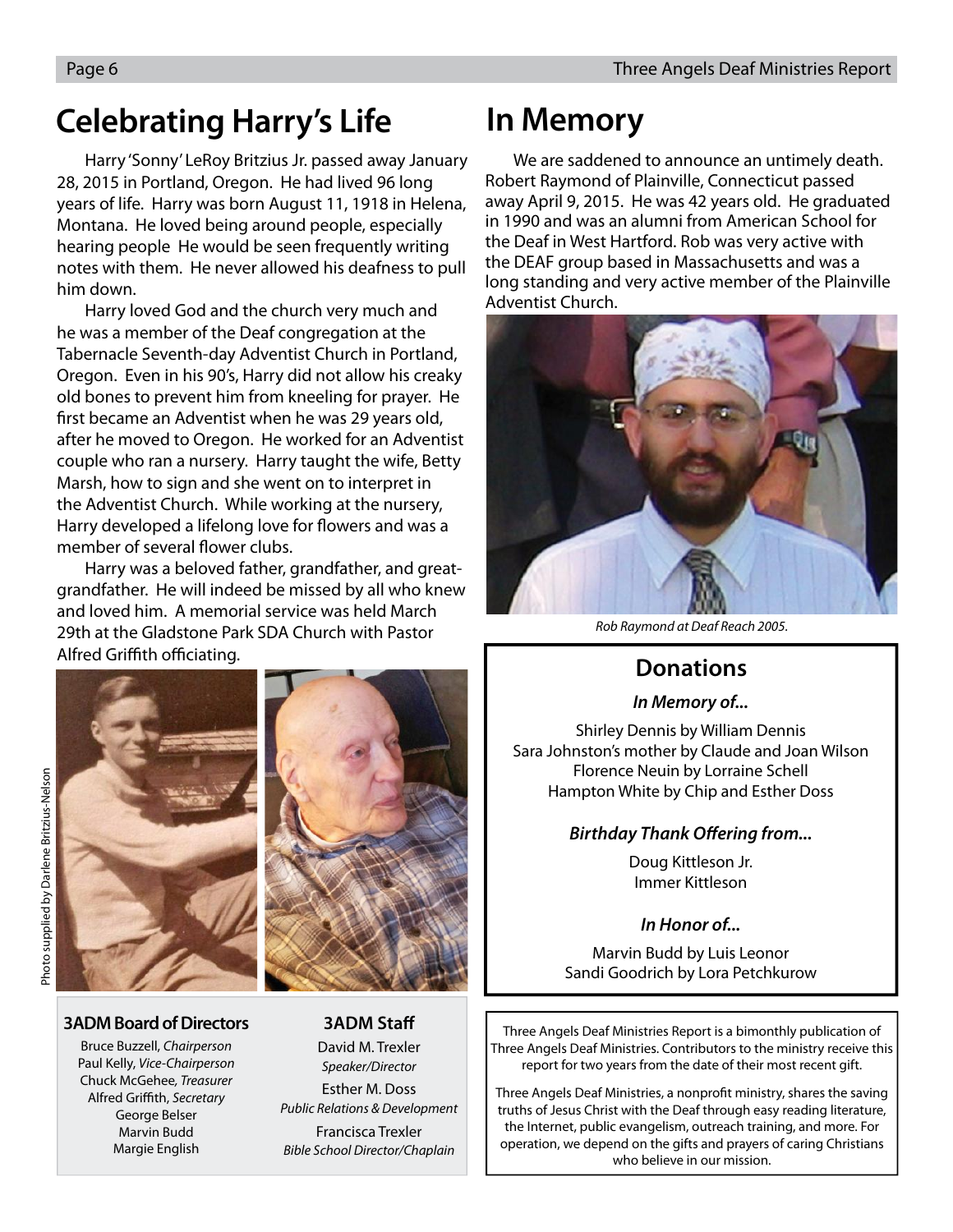### **3ADM Catalog -- All prices include USA shipping**

| <b>AMAZING BIBLE TRUTHS SERIES (7 DVDs)</b><br>14 Bible topics in ASL by Francisca Trexler. (No voice)                                                                                       | \$65.00 | <b>OUR WORLD A THEATER IN GOD'S UNIVERSE (DVD)</b><br>\$12.00<br>In Hard Case<br>In Paper Sleeve \$5.00                                                                   |  |  |
|----------------------------------------------------------------------------------------------------------------------------------------------------------------------------------------------|---------|---------------------------------------------------------------------------------------------------------------------------------------------------------------------------|--|--|
| THE REVELATION OF JESUS CHRIST VIDEO SERIES<br>VHS Price \$40.00<br>DVD Price \$90.00<br>A set of 13 VHS or DVD videos in ASL by Pastor<br>David Trexler. Includes study notes. (With voice) |         | The full story of the battle between God and Satan.                                                                                                                       |  |  |
|                                                                                                                                                                                              |         | <b>KEEPERS OF THE FLAME SERIES (2 DVDs)</b><br>\$45.00<br>This 8-part series covers the history of the Christian<br>church, and the Adventist church. (ENGLISH SUBTITLES) |  |  |
| <b>SIGNS OF GOD'S LOVE #1 DVD</b><br>Salvation and God's love (with voice)                                                                                                                   | \$5.00  | THE FINAL EVENTS OF BIBLE PROPHECY (DVD)<br>In Hard Case<br>\$12.00<br>In Paper Sleeve \$5.00                                                                             |  |  |
| <b>SIGNS OF GOD'S LOVE #2 DVD</b><br>What happens when you die? (with voice)                                                                                                                 | \$5.00  | What the Bible says about the last days of earth history by<br>Doug Batchelor. (43 minutes - ENGLISH SUBTITLES)                                                           |  |  |
| <b>SIGNS OF GOD'S LOVE #3 DVD</b><br>God's law of love (with voice)                                                                                                                          | \$5.00  | \$10.00<br><b>CAN YOU HEAR US?</b> (Booklet - 10 copies)<br>A quick reference guide to Deaf Ministry.                                                                     |  |  |
| <b>SIGNS OF GOD'S LOVE #4 DVD</b><br>The Sabbath (with voice)                                                                                                                                | \$5.00  | <b>MARGIE ASKS WHY, EASY READING EDITION</b><br>\$7.00<br>A fascinating book about the battle between God<br>and Satan.                                                   |  |  |
| SIGNS OF GOD'S LOVE #5 DVD<br>Jesus' second coming (with voice)                                                                                                                              | \$5.00  | <b>STEPS TO CHRIST, EASY READING EDITION</b><br>\$7.00<br>A book that leads us to a better relationship with Jesus.                                                       |  |  |
| <b>SIGNS OF GOD'S LOVE #6 DVD</b><br>Heaven and choices (with voice)                                                                                                                         | \$5.00  | THE STORY OF REDEMPTION, EASY READING<br>\$7.00<br>Tells how sin began and how Jesus will save His                                                                        |  |  |
| SIGNS OF GOD'S LOVE #7 DVD<br>The eight laws of health (with voice)                                                                                                                          | \$5.00  | people from sin & eternal death.                                                                                                                                          |  |  |
| <b>SIGNS OF GOD'S LOVE #8 DVD</b><br>The beginning and end of evil (with voice)                                                                                                              | \$5.00  | <b>EASY-READING BAPTISMAL STUDIES</b><br>\$20.00<br>28 fundamental beliefs studies for baptismal candidates.                                                              |  |  |
| <b>BIBLE ADVENTURES DVD</b><br>8 Bible stories for children in sign language (no voice)                                                                                                      | \$12.00 | <b>ASL DVD LEARNING SYSTEM (DVD)</b><br>\$35.00<br>Includes 2 DVDs: "Getting Started in Signing" and "<br>Say It With Signing."                                           |  |  |
| <b>THE SEVENTH DAY (5 DVDs)</b><br>The history of the Sabbath. (CLOSED CAPTIONED)                                                                                                            | \$75.00 | <b>CD-ROM: HYPERSIGN INTERACTIVE DICTIONARY OF ASL</b><br>\$25.00<br>(CD-ROM)<br>Full-motion video; age specific vocabulary.                                              |  |  |

| <b>Product Name</b>                |  |                                                           | Quantity                                             | Price | Subtotal |
|------------------------------------|--|-----------------------------------------------------------|------------------------------------------------------|-------|----------|
|                                    |  |                                                           |                                                      |       |          |
|                                    |  |                                                           |                                                      |       |          |
|                                    |  |                                                           |                                                      |       |          |
|                                    |  |                                                           |                                                      |       |          |
|                                    |  |                                                           |                                                      | Total |          |
| <b>Name</b><br><b>Address</b>      |  |                                                           | Please make your check or<br>money order payable to: |       |          |
| City<br><b>State</b><br><b>Zip</b> |  | <b>Three Angels Deaf Ministries</b><br><b>PO Box 1946</b> |                                                      |       |          |

**Greenbelt, MD 20768**

**\*\* Please print. Contact us for orders outside the USA for shipping costs.**